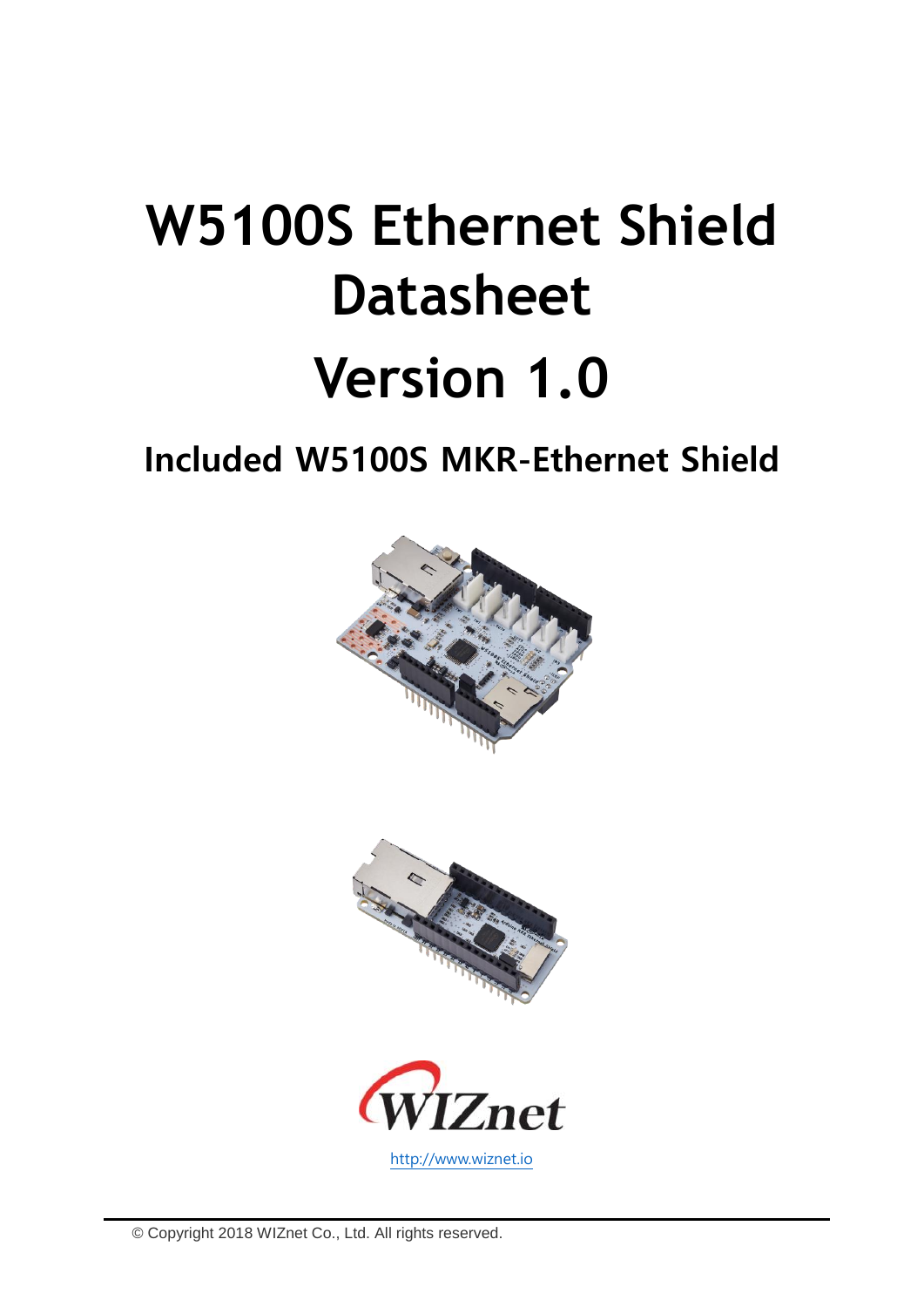

## **Table of Contents**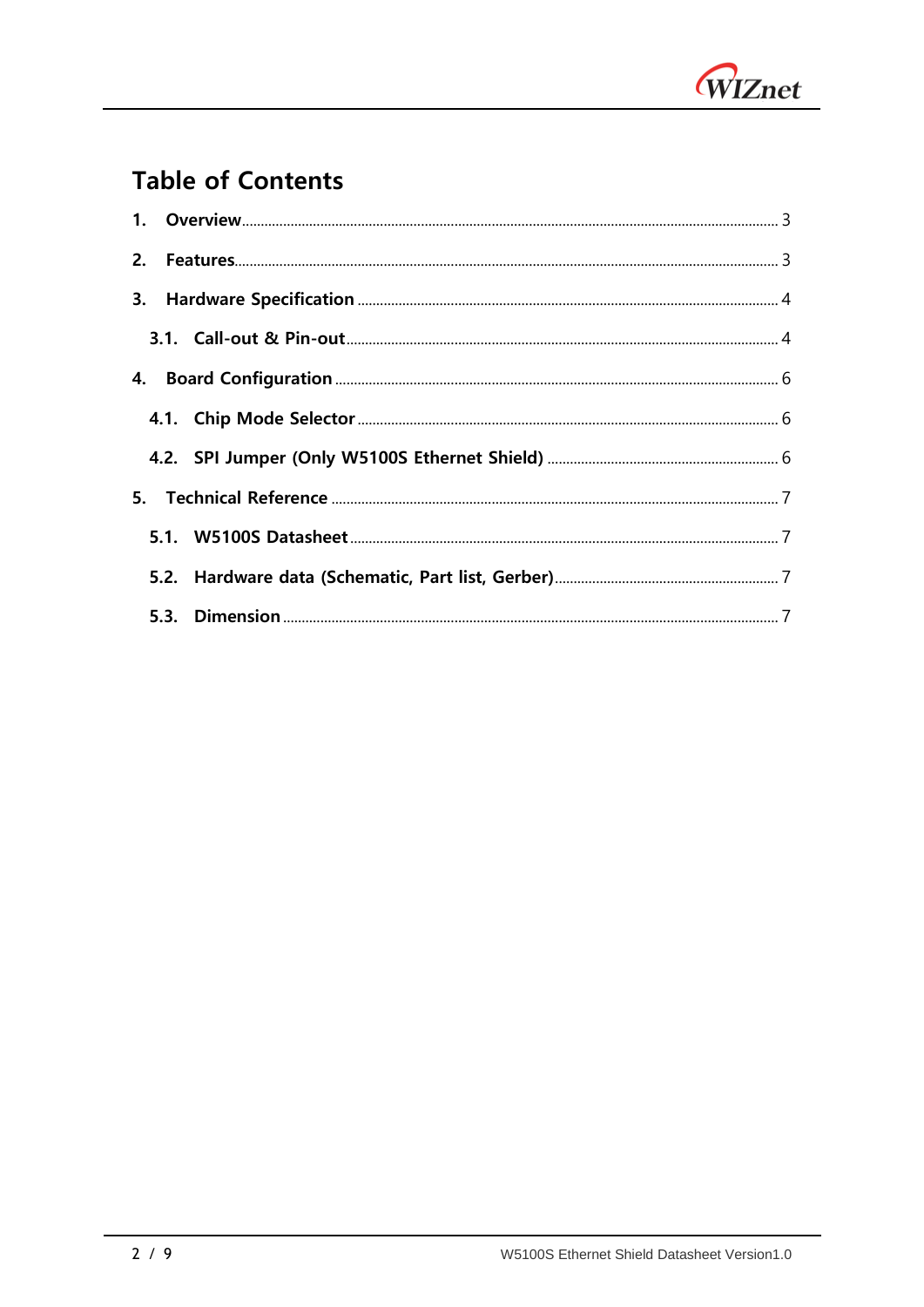

### <span id="page-2-0"></span>**1. Overview**

W5100S Ethernet Shield is based on W5100S. For more information about W5100S, please visit W5100S Datasheet. This Ethernet Shield can be used on boards with an Arduino Pin Header Form factor.

- ⚫ Arduino Platform
- ⚫ Others Arduino Pin-Compatible Boards
	- ARM mbed Platform

## <span id="page-2-1"></span>**2. Features**

- Operation Voltage DC5V or DC3.3V
	- Signals (SPI) Voltage 3.3V
- Included W5100S of WIZnet
- W5100S is software compatible with the W5100.
	- Compatible with the official Arduino Ethernet shield (Default)
	- Compatible with the official Arduino Ethernet Shield 2 at user choice (Optional)
- SPI Interface
- 10/100 Ethernet PHY embedded
- Support Auto Negotiation
	- Full / Half Duplex
	- 10/ 100 Based
- Hardware TCP/IP Protocols
	- TCP, UDP, ICMP, IPv4, ARP, IGMP, PPPoE
- Support Micro SD Card slot for storage
- Low height RJ45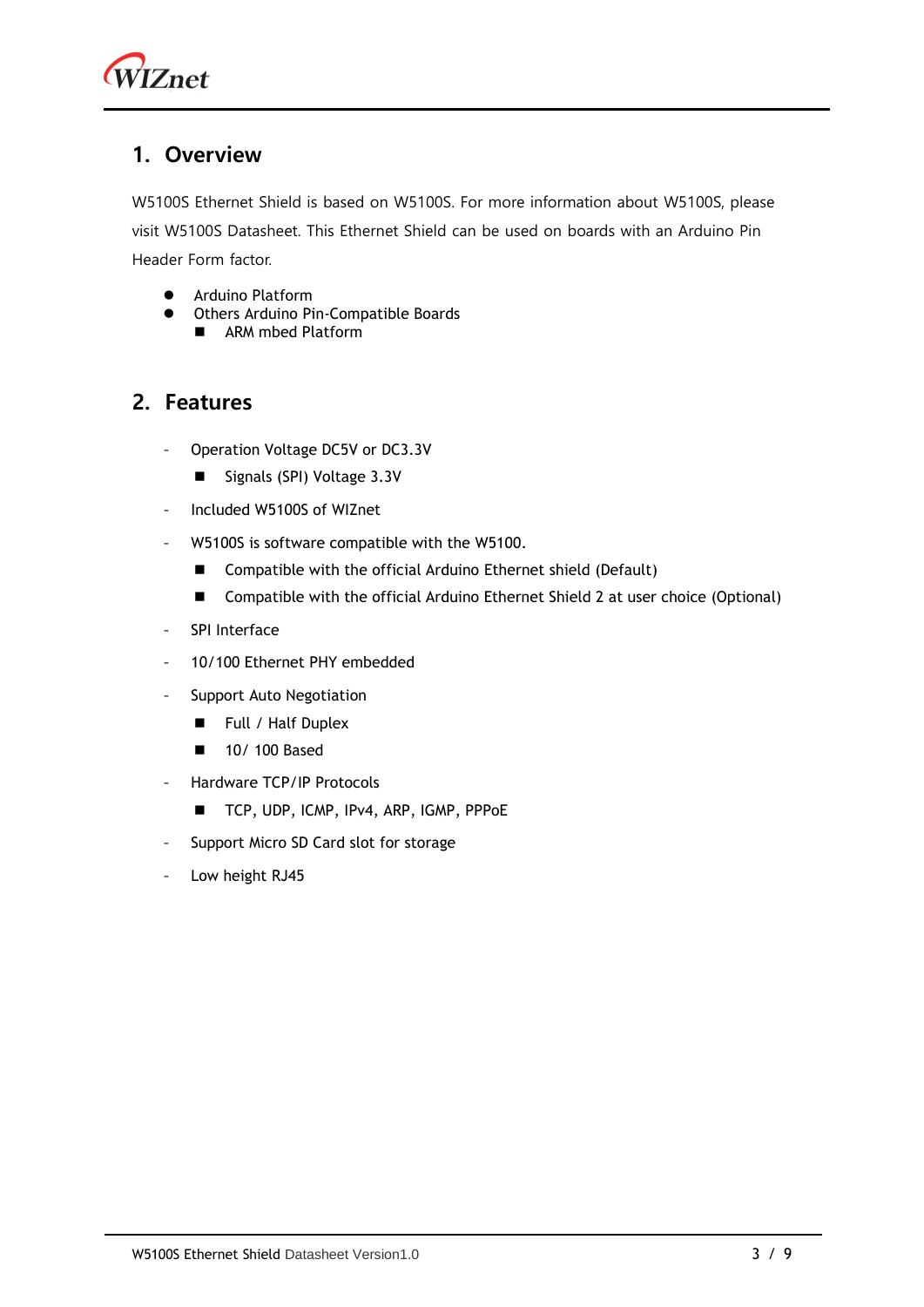

## <span id="page-3-0"></span>**3. Hardware Specification**

#### <span id="page-3-1"></span>**3.1. Call-out & Pin-out**



**Figure 1. W5100S Ethernet Shield Call-out**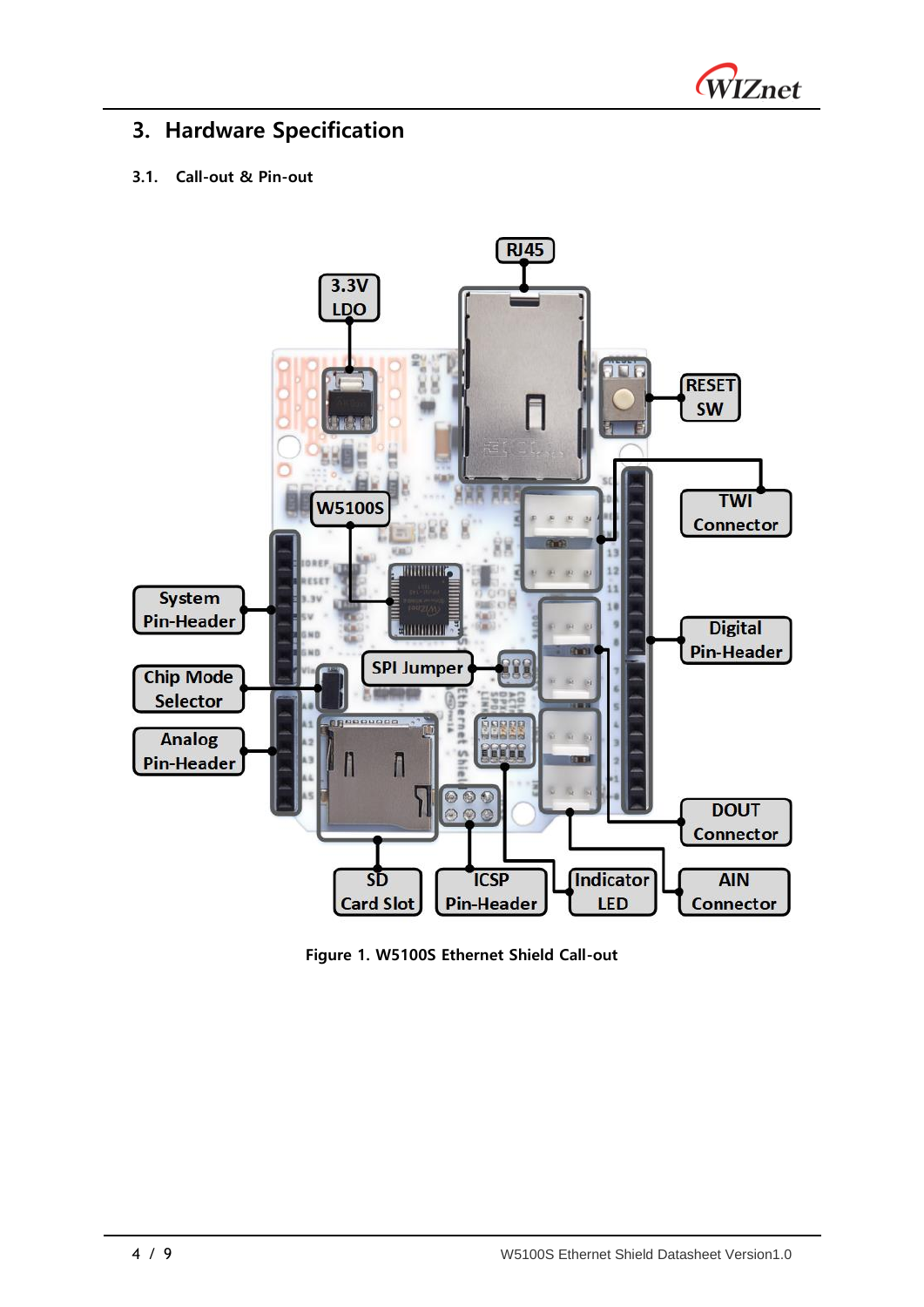



**Figure 2. W5100S Ethernet Shield Pin-out**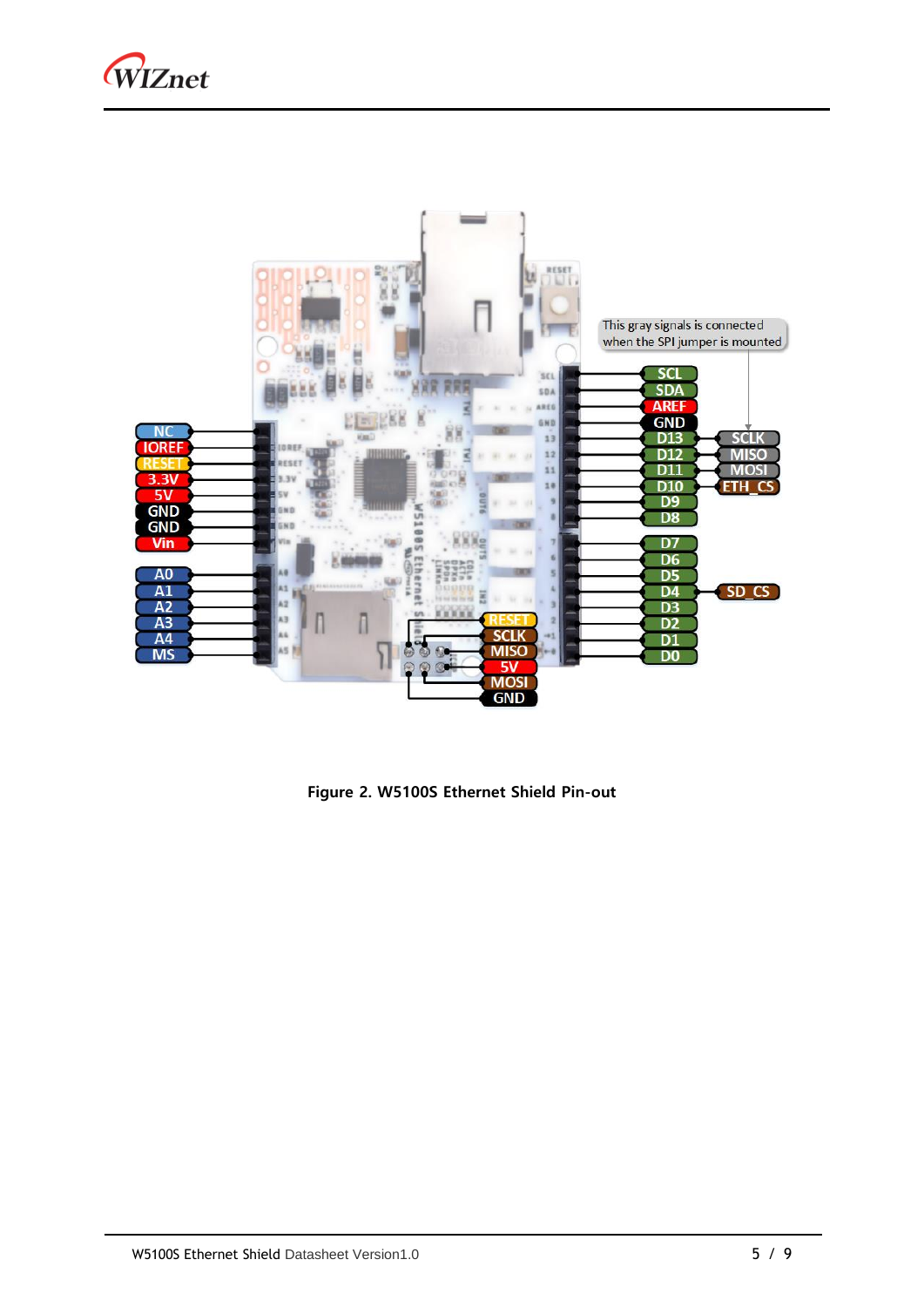



**Figure 3. W5100S MKR-Ethernet Shield Call-out & Pin-out**

## <span id="page-5-0"></span>**4. Board Configuration**

#### <span id="page-5-1"></span>**4.1. Chip Mode Selector**

- Short: SPI frame is W5100S mode (**default**)
- Open: SPI frame is W5500 mode

#### <span id="page-5-2"></span>**4.2. SPI Jumper (Only W5100S Ethernet Shield)**

- Mount: SPI signals is connected to D11(MOSI), D12(MISO), D13(SCLK) and ICSP connector. (**default**)
- Not mount: SPI signals is connected to only ICSP connector.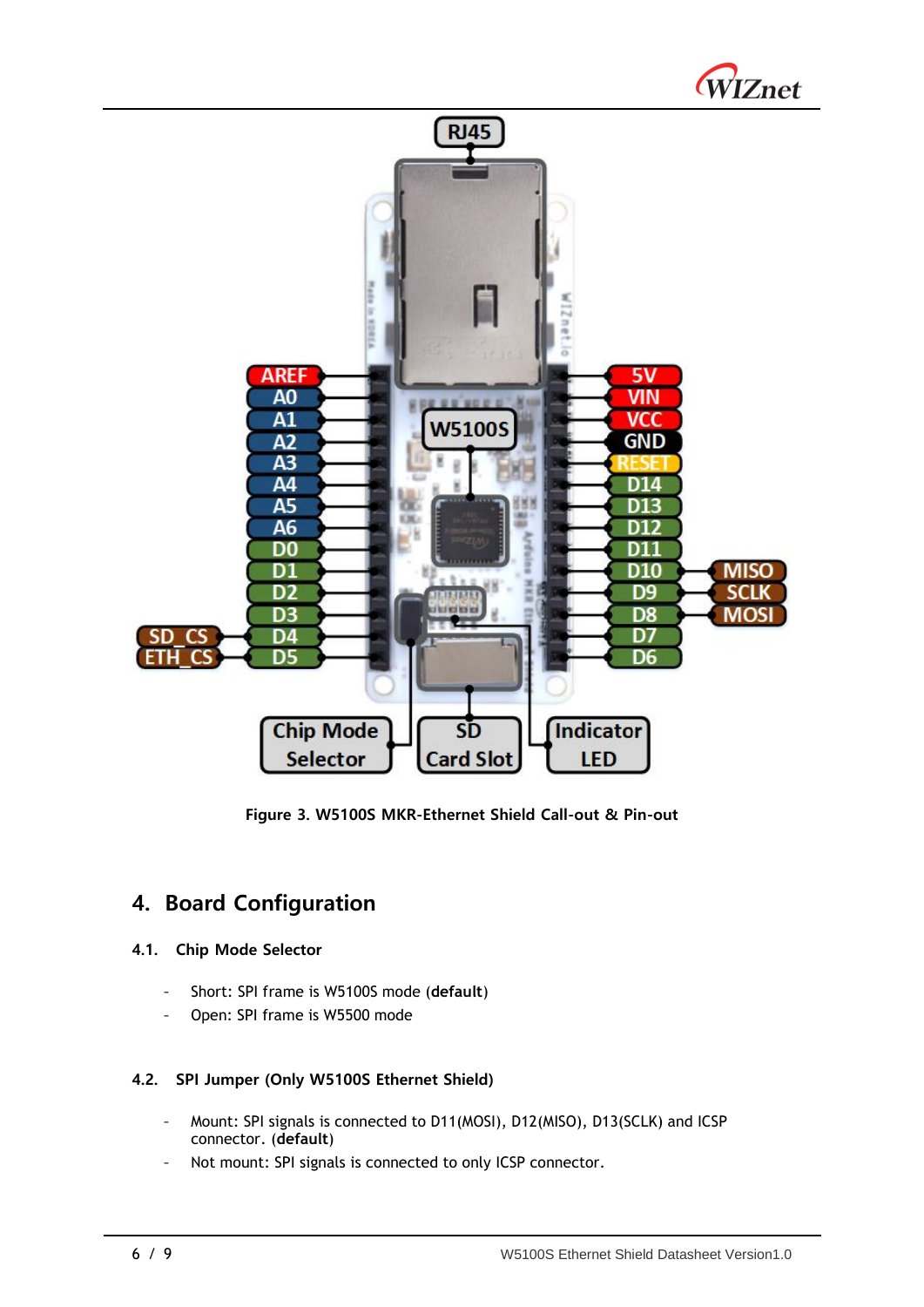

## <span id="page-6-0"></span>**5. Technical Reference**

#### <span id="page-6-1"></span>**5.1. W5100S Datasheet**

- <http://wizwiki.net/wiki/doku.php?id=products:w5100s:start>

#### <span id="page-6-2"></span>**5.2. Hardware data (Schematic, Part list, Gerber)**

- W5100S Ethernet Shield
	- [https://github.com/Wiznet/Hardware-Files-of-](https://github.com/Wiznet/Hardware-Files-of-WIZnet/tree/master/08_OSHW/W5100S%20Ethernet%20Shield)[WIZnet/tree/master/08\\_OSHW/W5100S%20Ethernet%20Shield](https://github.com/Wiznet/Hardware-Files-of-WIZnet/tree/master/08_OSHW/W5100S%20Ethernet%20Shield)
- W5100S MKR-Ethernet Shield
	- ◼ [https://github.com/Wiznet/Hardware-Files-of-](https://github.com/Wiznet/Hardware-Files-of-WIZnet/tree/master/08_OSHW/W5100S%20MKR-Ethernet%20Shield)[WIZnet/tree/master/08\\_OSHW/W5100S%20MKR-Ethernet%20Shield](https://github.com/Wiznet/Hardware-Files-of-WIZnet/tree/master/08_OSHW/W5100S%20MKR-Ethernet%20Shield)

#### <span id="page-6-3"></span>**5.3. Dimension**



**Figure 4. W5100S Ethernet Shield Dimension**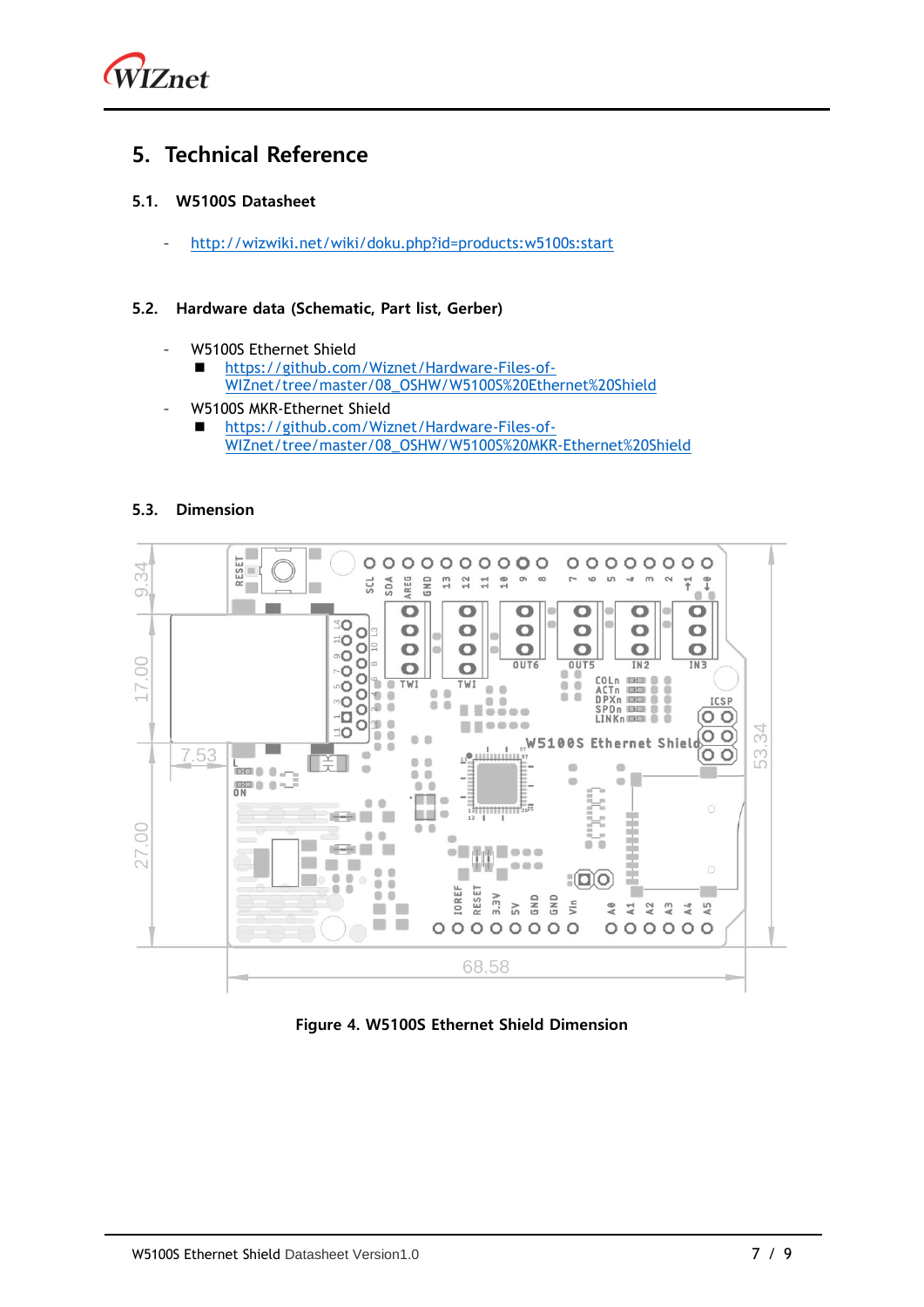



**Figure 5. W5100S MKR-Ethernet Shield Dimension**